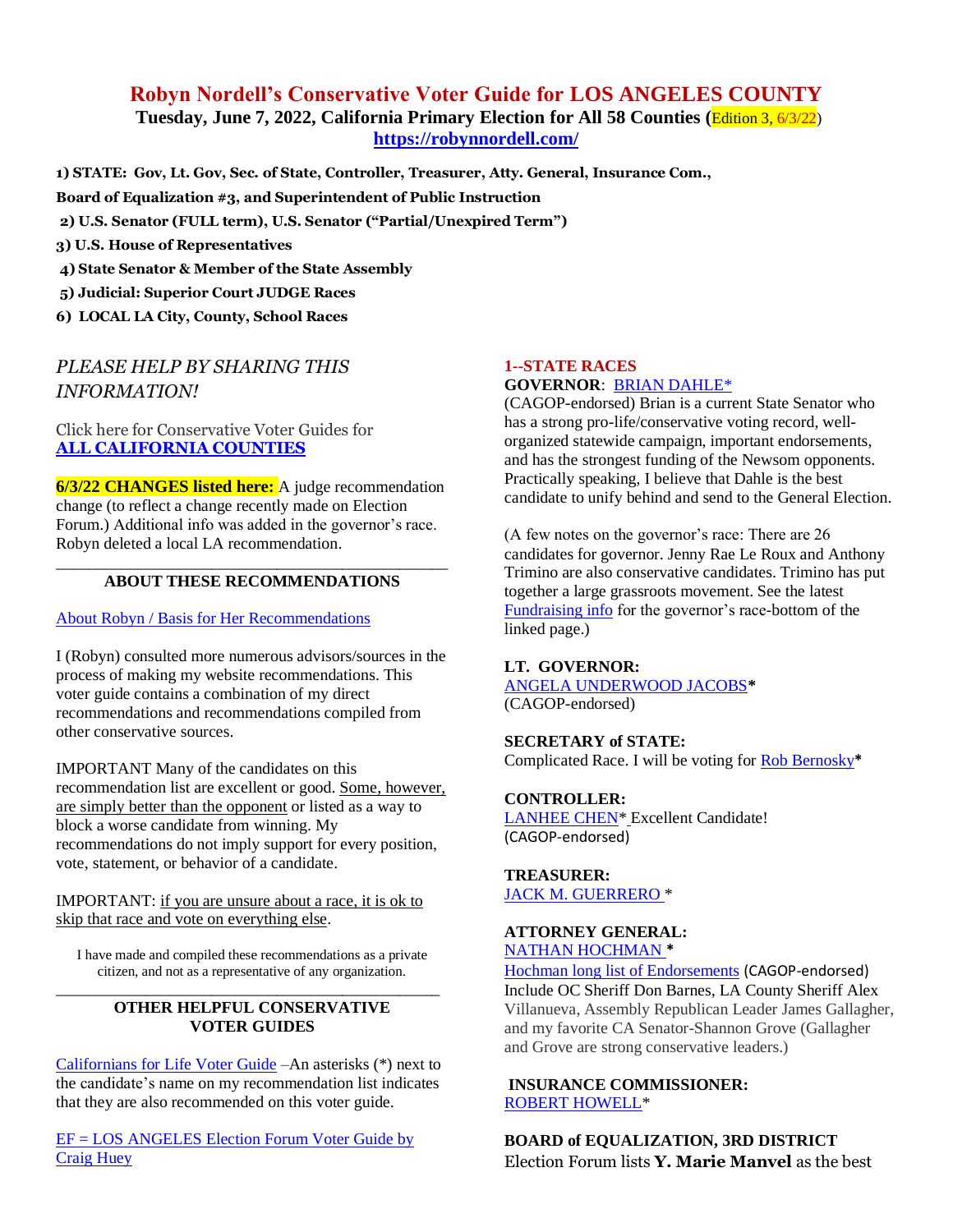# **Robyn Nordell's Conservative Voter Guide for LOS ANGELES COUNTY June 7, 2022, CA Primary Election** (Edition 3; 6/3/22) **<https://robynnordell.com/>**

choice among the three democratic candidates actually on the ballot. (As of 5/21/22 – **EF now recommends Rick Marshall, Write-in Candidate**. Note: a write-in candidate will not win in this race, but you do have the option of writing in the name.)

#### **SUPERINTENDENT of PUBLIC INSTRUCTION**  (this is a statewide race)

[LANCE CHRISTENSEN](https://lancechristensen.com/endorsements) **\*** (CAGOP-endorsed. Lance was the Chief of Staff to former conservative Senator John Moorlach. Moorlach recommends Lance.)

## **2) U.S. SENATE RACES**

**U.S. SENATOR, FULL Term** (Regular 6-year term; ends on 1/3/29) [CORDIE WILLIAMS](https://www.cordie4senate.com/endorsements/)**\***-Endorsements [/ On the ISSUES](https://www.cordie4senate.com/issues/) Cordie's endorsements include State Senator Shannon Grove, the CA. Republican Assembly (CRA), and several pastors, including Pastor Rob McCoy

MARK MEUSER\* would be my second choice for the full-term Senate race (above). FYI-Meuser is running for both the full term seat and the partial/unexpired seat.)

#### **U.S. SENATOR, Partial/Unexpired Term** MARK MEUSER\*

This is the seat which was originally held by Vice President Kamala Harris. It is temporarily being held by Alex Padilla. You are voting for the candidate that you want to complete the remainder of this term, which ends on 1/3/23.

#### **3) U.S. HOUSE OF REPRESENTATIVES**

**"EF" = Conservative Election Forum Website**

**District 23**: JAY [OBERNOLTE](http://electjay.com/#!/up) **\***

**District 26:** MATT [JACOBS](https://mattjacobsforcongress.com/) **\***

(Just a note: EF differs and endorses Fadde Mikhail instead.)

**District 27:** [MIKE GARCIA](https://www.electmikegarcia.com/) **\***

**District 28:** WES HALLMAN **\***

**District 29:** No recommendation in this race

**District 30:** [RONDA KENNEDY](https://rondakennedy.com/issues/) **\***

**District 31:** Robyn has no recommendation in this race. A note: EF endorsed DANIEL BOCIC MARTINEZ as the best of the choices in the race

**District 32:** LUCIE LAPOINTE [VOLTOZKY](https://www.voteforlucie.com/) **\***

**District 34:** Robyn has no recommendation in this race. (A note: EF endorsed CLIFTON RIO TORRADO as the best of the choices in the race.)

**District 35:** Robyn has no recommendation in this race. (A note: EF endorsed Mike Cargile.)

**District 36:** Either JOE COLLINS or DERRICK GATES. I'd suggest you check out both of their websites: JOE [COLLINS](https://joeecollins3.com/) \* (Joe is endorsed by the CAGOP) Or [DERRICK](https://www.officialderrickgates.com/) GATES (endorsed by Election Forum, Pastor Rob McCoy and a number of other pastors).

**District 38:** [ERIC CHING](https://ericchingforcongress.com/about.html) **\***

**District 42:** [JOHN BRISCOE](https://johnbriscoe.us/) **\***

**District:43:** Robyn has no recommendation in this race. (A note: EF endorsed ALLISON PRATT **\*** as the best of the choices in the race.)

**District 44:** PAUL JONES

**District 45:** [MICHELLE STEEL](https://michellesteelca.com/) **\***

## **4) STATE SENATORS & STATE ASSEMBLY**

#### **STATE SENATORS**

**Senate District: 20** ELY DE LA CRUZ AYAO as the best of the candidates in this race

**Senate District 22**: KIMO [MATEO](https://www.mateo4senator.com/platform)**\***

**Senate District 24**: [KRISTINA](https://kristinairwin.com/about/) IRWIN Note: Kristina is a "write-in" candidate

**Senate District 26:** No recommendation in this race.

**Senate District 28**: [JOE LISUZZO](https://joelisuzzo.com/endorsements/) **\***

**Senate District 30**: MITCH [CLEMMONS](https://www.electmitchclemmons.com/?fbclid=IwAR2sR0RQG8eu9l0XjH5wVlo0PXv26jPFFPl6dclGN0aL4t9bhB7se1SazPo) **\***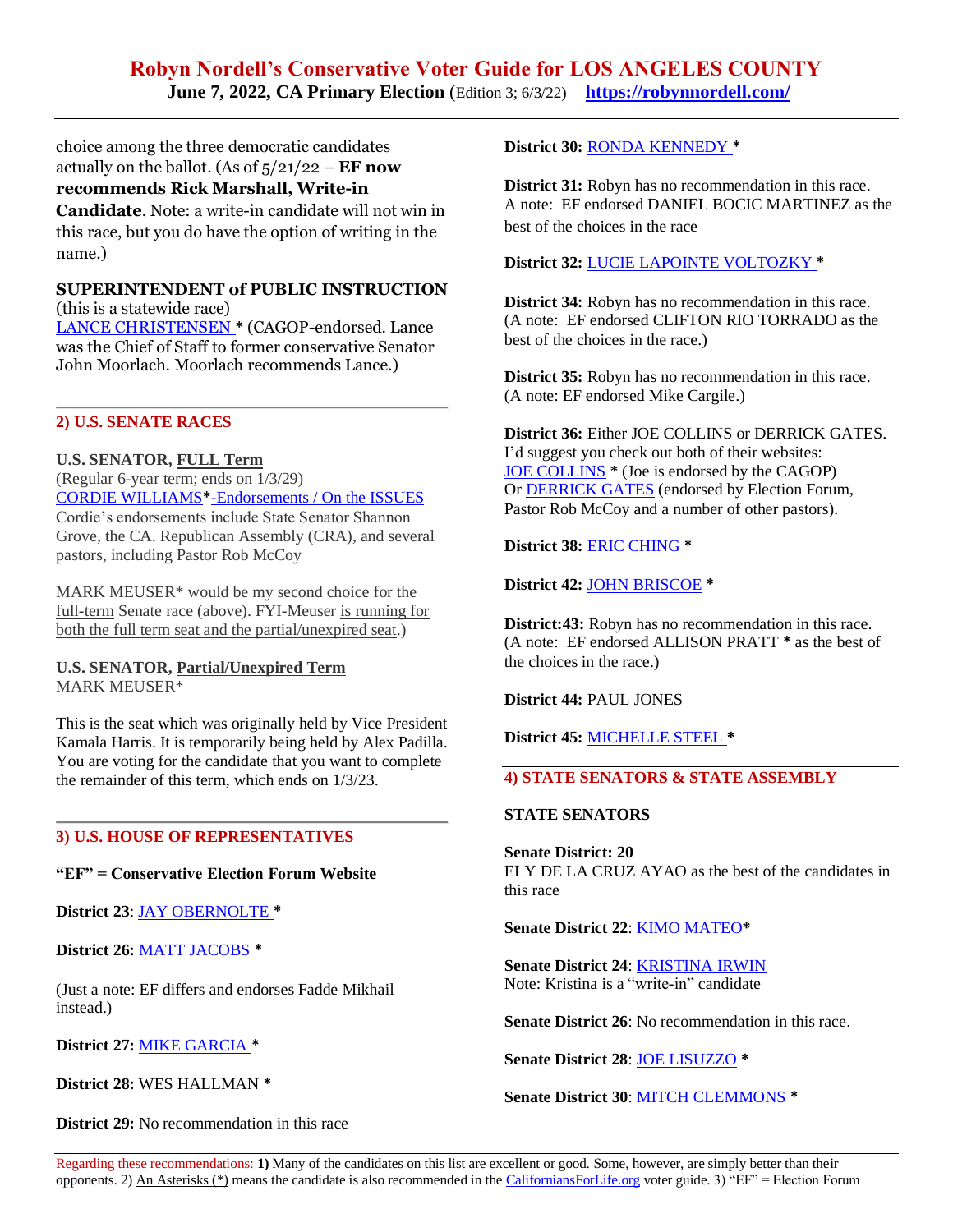# **Robyn Nordell's Conservative Voter Guide for LOS ANGELES COUNTY**

**June 7, 2022, CA Primary Election** (Edition 3; 6/3/22) **<https://robynnordell.com/>** 

**Senate District 34**: [RHONDA](https://shaderforsenate.com/meet-rhonda/) SHADER **\***

**Senate District 36**: JANET [NGUYEN](https://janet2022.com/) **\***

#### **STATE ASSEMBLY**

**Assembly District 34:** [THURSTON](http://joinsmitty.com/) "SMITTY" SMITH\*

**Assembly District 39:** PAUL ANDRE [MARSH](https://www.paulmarshforassembly.com/meet-paul) **\***

**Assembly District 40:** SUZETTE [MARTINEZ](https://suzettevalladares.com/) [VALLADARES](https://suzettevalladares.com/) **\***

**Assembly District 41:** No recommendation in this race.

**Assembly District 42:** LORI [MILLS](https://lorimills4stateassembly.com/endorsements/) **\***

**Assembly District 43:** No recommendation in this race.

**Assembly District 44:** Robyn has no recommendation in this race. (A note: EF endorsed BARRY CURTIS JACOBSEN)

**Assembly District 46:**  Robyn has no recommendation in this race. (A note: EF endorsed [DANA CARUSO\)](http://www.carusoforcalifornia.com/)

**Assembly District 48:** No recommendation in this race.

**Assembly District 49:** [Burton](https://burtonbrinkca.com/about/) Brink [BURTON](https://burtonbrinkca.com/endorsements/#toggle-id-4) BRINK **\***

**Assembly District 51:** No recommendation in this race.

**Assembly District 52:** GIA [D'AMATO](https://giafor2022.com/about-gia) **\***

**Assembly District 53:** TONI [HOLLE](https://www.facebook.com/Holle4Assembly) **\***

**Assembly District 54:** No recommendation in this race.

**Assembly District 55:**  KEITH [GIROLAMO](https://keithfor55.org/) CASCIO **\***

**Assembly Member District 56:** JESSICA [MARTINEZ](https://www.facebook.com/MartinezforAssembly) \* (Or [Natasha](https://www.natashaforassembly.com/copy-of-about) "Naty" Serrano**\*)** A note: EF recommends

Martinez. Martinez is a Whittier Councilmember.

**Assembly District 57:** No recommendation in this race.

**Assembly District 61:** JAMES [ARLANDUS](https://www.facebook.com/james.spencer.777158) SPENCER **\***

#### **Assembly District 62:**

**Notes: Robyn has no recommendation in this race.** Two strategies – either skip this race and vote on everything else OR cast your vote for the better of the two to block the other. Note: EF believes that Anthony Rendon is the better of these two terrible candidates in District 62 and suggests voting for Rendon only to block the worse candidate.

#### **Assembly District 64:** RAUL [ORTIZ](https://direct.me/raulforassembly) **\***

**Assembly District 65:** No recommendation in this race. Two terrible candidates

# **Assembly District 67: SOO [YOO](https://sooyooforassembly.com/) \***

**Soo is an OUTSTANDING candidate!**

**Assembly District 69:**

Robyn has no recommendation in this race at this time. 4 Democrats.

## **5) JUDICIAL: SUPERIOR COURT JUDGES**

#### **LOS ANGELES COUNTY**

**SOURCE:** These LA County judge recommendations are from conservative friend, CRAIG HUEY of ELECTION FORUM.

#### **Here is Election Forum's One to Five-STAR CANDIDATE RATING SYSTEM:**

| 5 STARS        | The best candidate. Our strongest<br>Endorsement.          |
|----------------|------------------------------------------------------------|
| <b>4 STARS</b> | Very good.                                                 |
| 3 STARS        | Acceptable.                                                |
| 2 STARS        | Vote only to prevent worse candidate(s)<br>from winning.   |
| 1 STAR         | Terrible. Do Not Vote.<br>All your other votes will count. |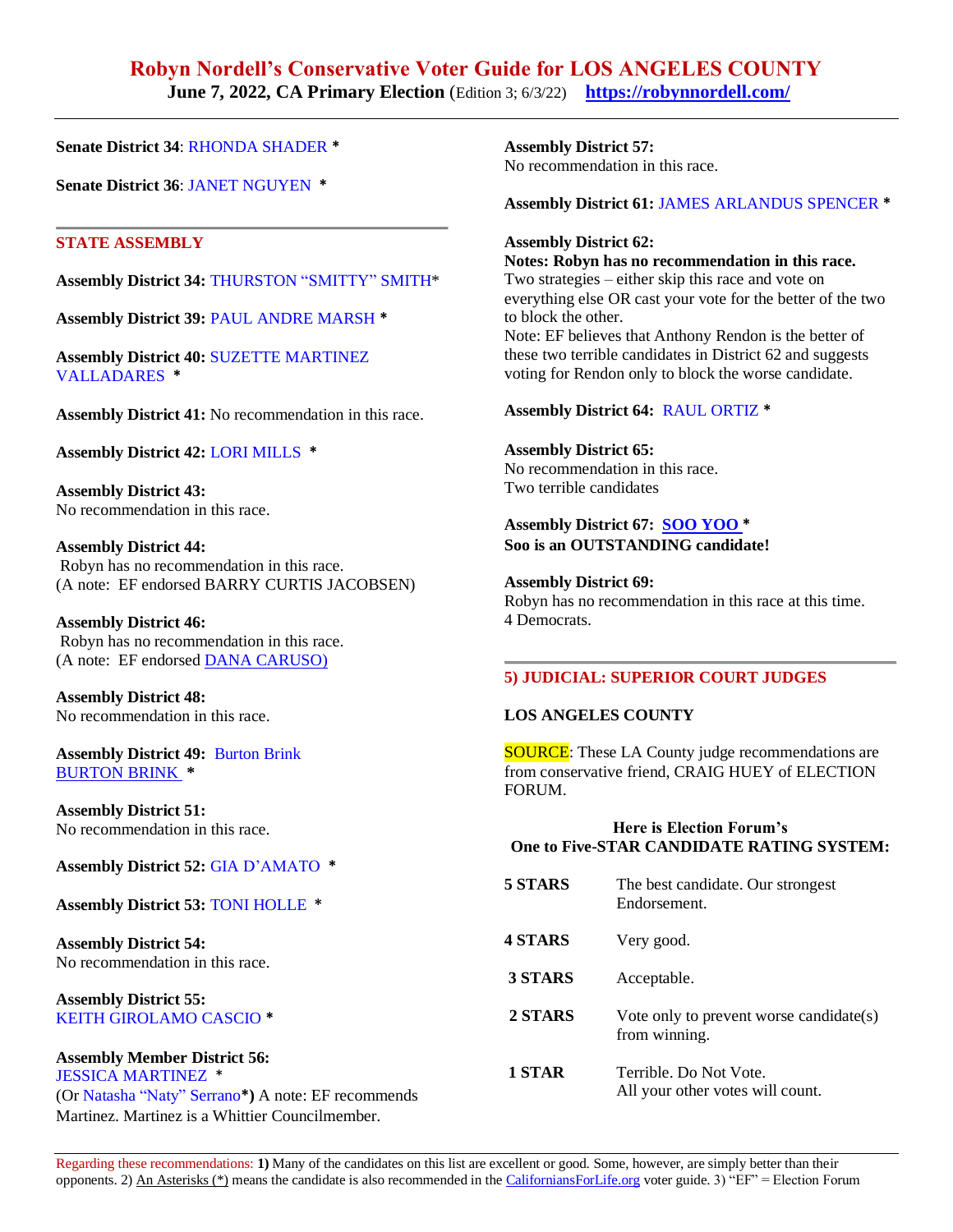# **Robyn Nordell's Conservative Voter Guide for LOS ANGELES COUNTY**

**June 7, 2022, CA Primary Election** (Edition 3; 6/3/22) **<https://robynnordell.com/>** 

(These LA JUDGE Recommendations were originally posted on 5/19/22. Two tweaks were made on 6/3 to reflect changes on Election Forum.)

\_\_\_\_\_\_\_\_\_\_\_\_\_\_\_\_\_\_\_\_\_\_\_\_\_\_\_\_\_\_\_\_\_\_\_\_\_\_\_\_\_\_\_\_\_

\_\_\_\_\_\_\_\_\_\_\_\_\_\_\_\_\_\_\_\_\_\_\_\_\_\_\_\_\_\_\_\_\_\_\_\_\_\_\_\_\_\_\_\_\_

\_\_\_\_\_\_\_\_\_\_\_\_\_\_\_\_\_\_\_\_\_\_\_\_\_\_\_\_\_\_\_\_\_\_\_\_\_\_\_\_\_\_\_\_\_

\_\_\_\_\_\_\_\_\_\_\_\_\_\_\_\_\_\_\_\_\_\_\_\_\_\_\_\_\_\_\_\_\_\_\_\_\_\_\_\_\_\_\_\_\_

\_\_\_\_\_\_\_\_\_\_\_\_\_\_\_\_\_\_\_\_\_\_\_\_\_\_\_\_\_\_\_\_\_\_\_\_\_\_\_\_\_\_\_\_\_

#### SEAT **3**

**Los Angeles County** Superior Court Tim Reuben \* Frank Amador \*\* (Endorsed) Sherilyn Peace Garrett \*

#### SEAT **60**

**Los Angeles County** Superior Court Sharon Ransom \*\* Anna Sltky Reitano \* Abby Baron \* Troy Slaten \*\*\*\*\*(Endorsed) (Updated 6/3/22) Mark Rosenfeld \*\*\*

#### SEAT **67**

**Los Angeles County** Superior Court Elizabeth Lashey-Haynes \* Ryan Dibble \*\*\* (Endorsed) Fernanda Maria Barreto \*\*

#### **SEAT 70**

**Los Angeles County** Superior Court Matthew Vodnoy \*\*\*\* Holly L. Hancock \* Eric Alfonso Torices \*\*\*\* Randy Fudge \*\*\* Renee Yolande Chang \*\*\*\*\* (Endorsed)

#### **SEAT 90**

**Los Angeles County** Superior Court Naser "Nas" Khoury \*\* Melissa Lyons \* Leslie Gutierrez \*\*\* (Endorsed) Kevin Thomas McGurk \*\*

**SEAT 116 Los Angeles County** Superior Court Lloyd Handler \* David B. Gelfound \*\*\*\* (Endorsed)

#### \_\_\_\_\_\_\_\_\_\_\_\_\_\_\_\_\_\_\_\_\_\_\_\_\_\_\_\_\_\_\_\_\_\_\_\_\_\_\_\_\_\_\_\_\_ **SEAT 118**-

**Los Angeles County** Superior Court (6/3/22 Update: the number of "stars" in Seat 118 were updated to reflect recent changes on Election Forum) Carolyn "Jiyoung" Park \* Melissa Hammond \*\* Georgia Hyerta \*\* Klint McCay \*\*

S. "Shawn" Thever \* Keith Koyano \*\*\* (Endorsed)

#### **SEAT 151 Los Angeles County** Superior Court Patrick Hare \* Karen Brako \*\*\*\*\* (Endorsed) Thomas D. Allison \* Richard Quinones \*

**SEAT 156 Los Angeles County** Superior Court Albert Robles \* Carol Elswick \*\*\*\*\* (Endorsed)

#### **6) LOCAL LA COUNTY AREA Recommendations**

\_\_\_\_\_\_\_\_\_\_\_\_\_\_\_\_\_\_\_\_\_\_\_\_\_\_\_\_\_\_\_\_\_\_\_\_\_\_\_\_\_\_\_\_\_

\_\_\_\_\_\_\_\_\_\_\_\_\_\_\_\_\_\_\_\_\_\_\_\_\_\_\_\_\_\_\_\_\_\_\_\_\_\_\_\_\_\_\_\_\_

\_\_\_\_\_\_\_\_\_\_\_\_\_\_\_\_\_\_\_\_\_\_\_\_\_\_\_\_\_\_\_\_\_\_\_\_\_\_\_\_\_\_\_\_\_

**SOURCE:** The following LA County LOCAL CITY, COUNTY, & SCHOOL recommendations come from my conservative friend, Craig Huey of Election Forum.

[EF = LOS ANGELES Election Forum Voter Guide by](https://www.electionforum.org/los-angeles-county/)  [Craig Huey](https://www.electionforum.org/los-angeles-county/) 

You can view Election Forum's One to Five STAR CANDIDATE RATING SYSTEM in section #5 (the "JUDGE" section) above.

Los Angeles County; **ASSESSOR** 2022; Primary Election Mike Campbell\*\*\*\*\* (EF Endorsed)

Los Angeles County; **MAYOR,** Primary Election Rick J. Caruso \*\*\* (EF Endorsed)

Los Angeles County**; SHERIFF** – Los Angeles County; Primary Election (See EF rating system above) Alex Villanueva \*\*\* Robert Luna \* Cecil Rhambo \* Eric Strong \* April Saucedo \*\* Britta S. Steinbrenner \*\* Matt Rodriquez \*\*\*\*\* (EF Endorsed)

Los Angeles County; **SUPERVISOR; DISTRICT 1**, Los Angeles County; Primary Election David E. Argudo \*\* Brian Smith \*\*\*\* (EF Endorsed) Hilda Solis \*

Regarding these recommendations: **1)** Many of the candidates on this list are excellent or good. Some, however, are simply better than their opponents. 2) An Asterisks (\*) means the candidate is also recommended in the [CaliforniansForLife.org](https://californiansforlife.org/statewide-workgroups/voter-educationlegislation-and-initiatives/) voter guide. 3) "EF" = Election Forum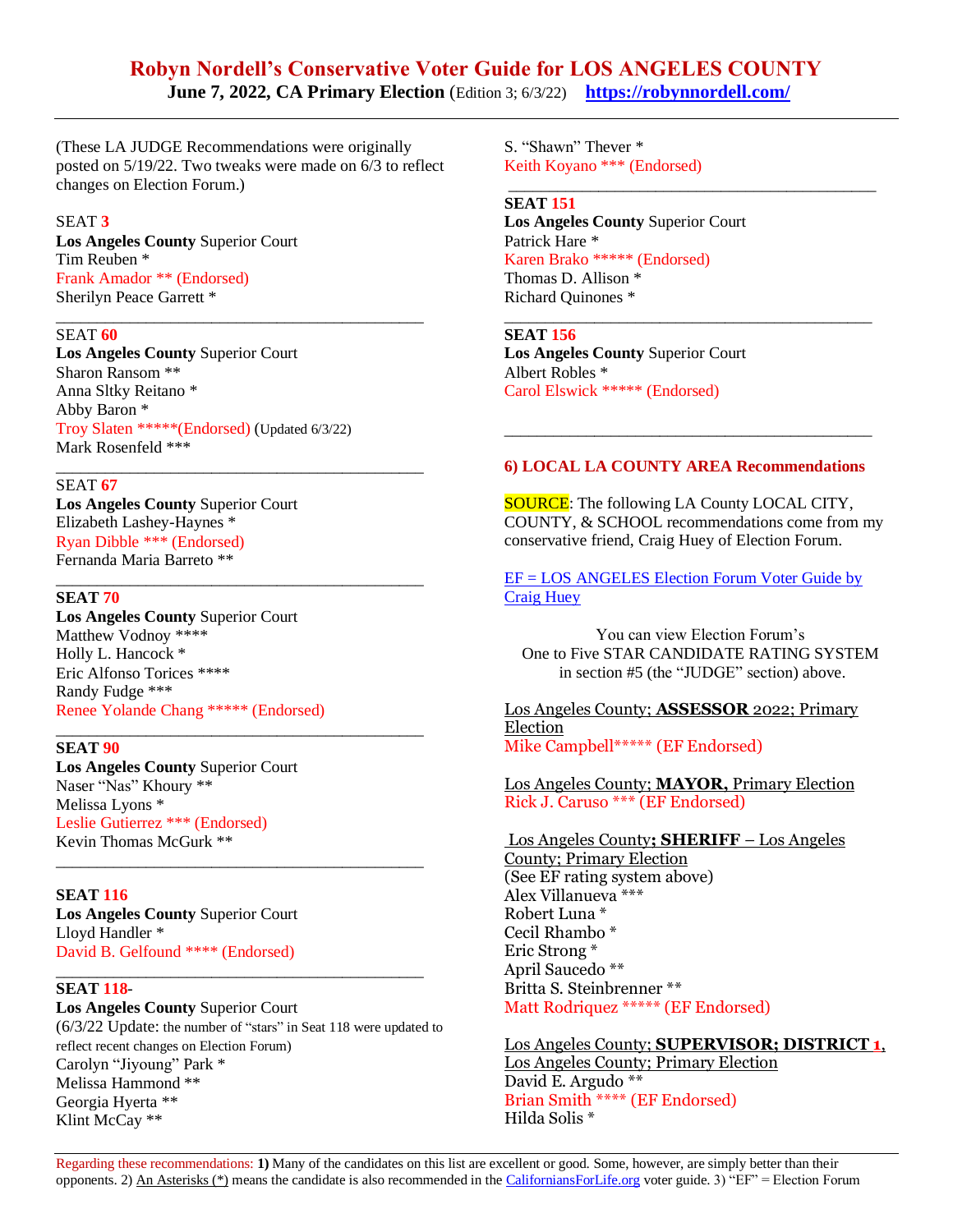# **Robyn Nordell's Conservative Voter Guide for LOS ANGELES COUNTY**

**June 7, 2022, CA Primary Election** (Edition 3; 6/3/22) **<https://robynnordell.com/>** 

Tammy Solis \*\* Kevin Dalton \*\*\*

# Los Angeles County; **SUPERVISOR; DISTRICT 3**,

Los Angeles County; Primary Election Henry Stern \* Craig Brill \*\*\* Jeffi Girgenti \*\*\*\*\* (EF Endorsed) Roxanne Beckford Hoge \*\*\*\* Bob Hertzberg \* Lindsey Horvath \*

#### Los Angeles County; **CONTROLLER**, City of Los Angeles; Primary Election Kenneth Meiia \* Paul Koretz \* David T. Vahedi \*\* (EF Endorsed) Stephanie Clements \* Reid Lidow \*

J. Carolan O'Gabhann \*

#### Los Angeles County; **Board Member, ARCADIA UNIFIED SCHOOL DISTRICT**; Primary Election (can vote for two) Ben Zhang \* Leigh Chavez \*\*\* (EF Endorsed) Fenton Eng \*\*\*\* (EF Endorsed)

#### Los Angeles County, **Board of Education, Trustee Area 1 – LONG BEACH UNIFIED School District**; Primary Election Sharifa Batts \* Nubia Flores \* Maria Isabel Lopez \*\* (EF Endorsed)

#### Los Angeles County, **Board of Trustees, Trustee Area 2** – **LOS ANGELES UNIFIED** School District; Primary Election Miguel Angel Segura \* Maria Brenes \* Erica Vilardi-Espinosa \*\* (EF Endorsed) Rocio Rivas \*

Los Angeles County, **Board of Trustees, Trustee Area 3** – **PASADENA AREA COMMUNITY COLLEGE** District; Primary Election Steve Gibson \* Berlinda Brown \*\* (EF Endorsed)

#### Los Angeles County, **Board of Trustees, Trustee Area 4** – Los Angeles Unified School District; Primary Election Gentille Barkhordarian \*\*\*

Tracey Schroeder \*\*\*\* (EF Endorsed) Nick Melvoin \*\*

#### Los Angeles County, **Board of Trustees, Trustee Area 5** – **PASADENA AREA** Community College District; Primary Election Kristine E. Kwong \*\*\* (EF Endorsed) Linda S. Wah \*

Los Angeles County, **Board of Trustees, Trustee Area 6** – **LOS ANGELES UNIFIED** School District; Primary Election Marvin A. Rodriquez \* Kelly Donez \* Jess Arana \*\* (EF Endorsed)

Los Angeles County, **Board of Trustees, Trustee Area 7** – **PASADENA AREA** Community College District; Primary Election Anthony R. Fellow \*\* (EF Endorsed) Alton Wang \*

Los Angeles County, **Board of Trustees, Trustee Area 5** – **LONG BEACH UNIFIED** School District; Primary Election Diana F. Craighead \* Melissa Pittscutler \*\*\* (EF Endorsed)

#### Los Angeles County, **Board Member, PARAMOUNT UNIFIED School District**;

Primary Election Sandra Nilda Cuevas \* Eddie Cruz \*\* (EF Endorsed)

## **LA CITY COUNCIL, District 7**, City of Los Angles,

Primary Election Monica Rodriguez \* Elisa Avalos \*\* (EF Endorsed)

**LA CITY COUNCIL 11TH**, Primary Election Mat Smith \*\*\* (EF Endorsed)

# **LA CITY MEASURE BB**

Vote Yes

# *TORRANCE*

**Torrance MAYOR** GEORGE CHEN \*\*\*\*\*(EF Endorsed)

**Torrance CITY CLERK** REBECCA POIRIER \*\*\*\* (EF Endorsed)